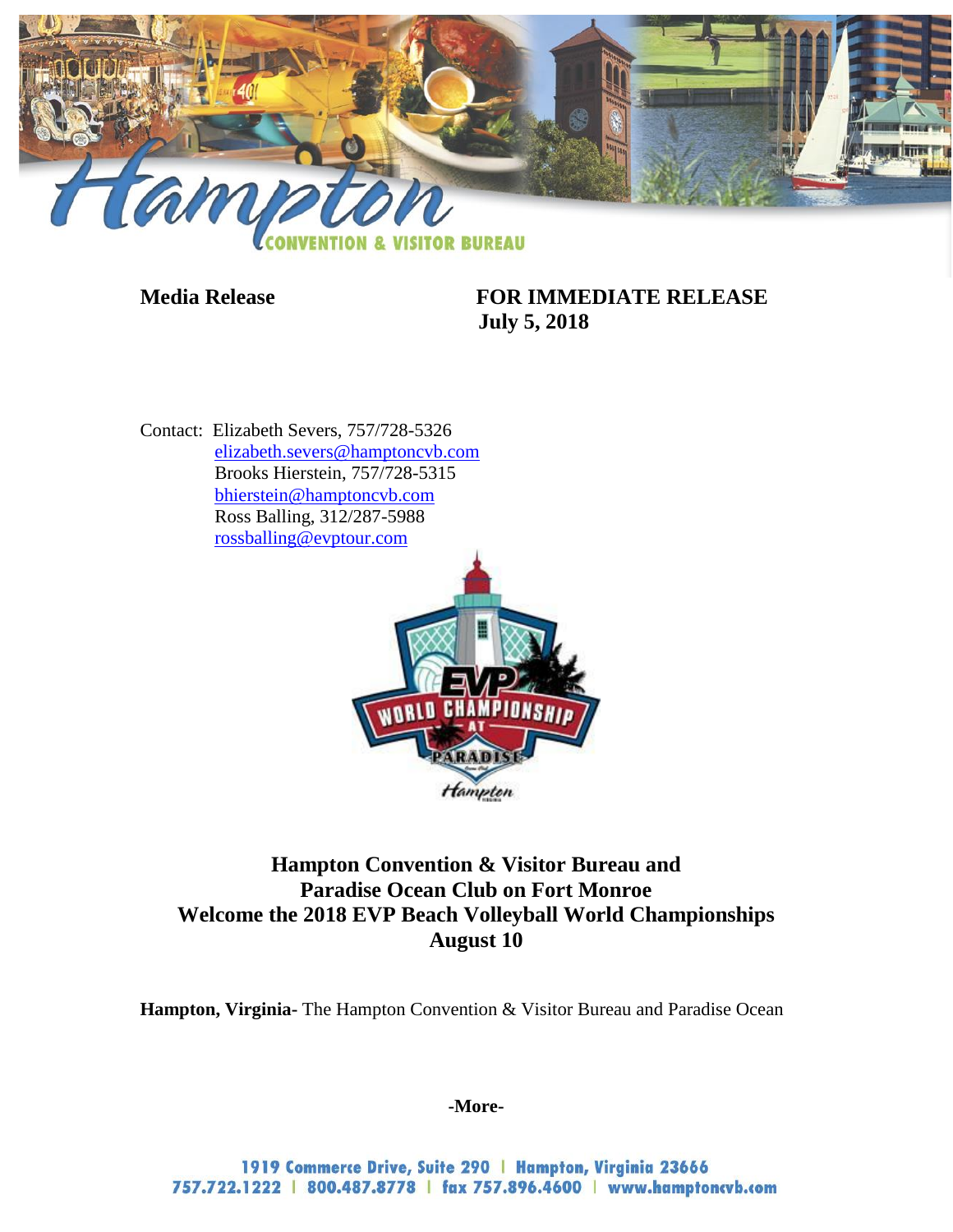#### **Hampton Convention & Visitor Bureau and Paradise Ocean Club on Fort Monroe Welcome the 2018 EVP Beach Volleyball World Championships August 10- Page 2**

Club on Fort Monroe are happy to welcome the return of the EVP World Championships August 10. The EVP Tour is an industry leader in creating "fan friendly" beach volleyball events and the largest beach volleyball tour in the United States with over 17 events and 5,000 athletes competing each summer.

"The EVP World Championships have been a fantastic addition to Hampton's annual line up of great sporting events," said Hampton Convention & Visitor Bureau Sports Hampton Sales & Services Manager Brooks Hierstein.

"We are really excited to bring our world championships back to Paradise Ocean Club in Hampton, Virginia," said EVP Tour Commissioner Ross Balling. "We have athletes from 17 states that will travel to this event and several teams from outside the US who will also be competing, including Ukraine and Germany"

"Paradise Ocean Club is proud to host this world class beach volleyball event for the third consecutive year and we're looking forward to seeing some of the best beach volleyball players in the world return to Hampton," said Paradise Ocean Club Owner Baxter Simmons.

To register, visit [www.evptour.com](http://www.evptour.com/) or contact Ross Balling at 312/287-5988 or [rossballing@evptour.com.](mailto:rossballing@evptour.com)

## **Schedule of Events**

#### *Friday, August 10*

|              | -More-                           |
|--------------|----------------------------------|
| $6:00$ p.m.  | <b>Welcome Party (All Teams)</b> |
| $3:00$ p.m.  | Playoffs begin                   |
| $11:00$ a.m. | Juniors 12U & 14U                |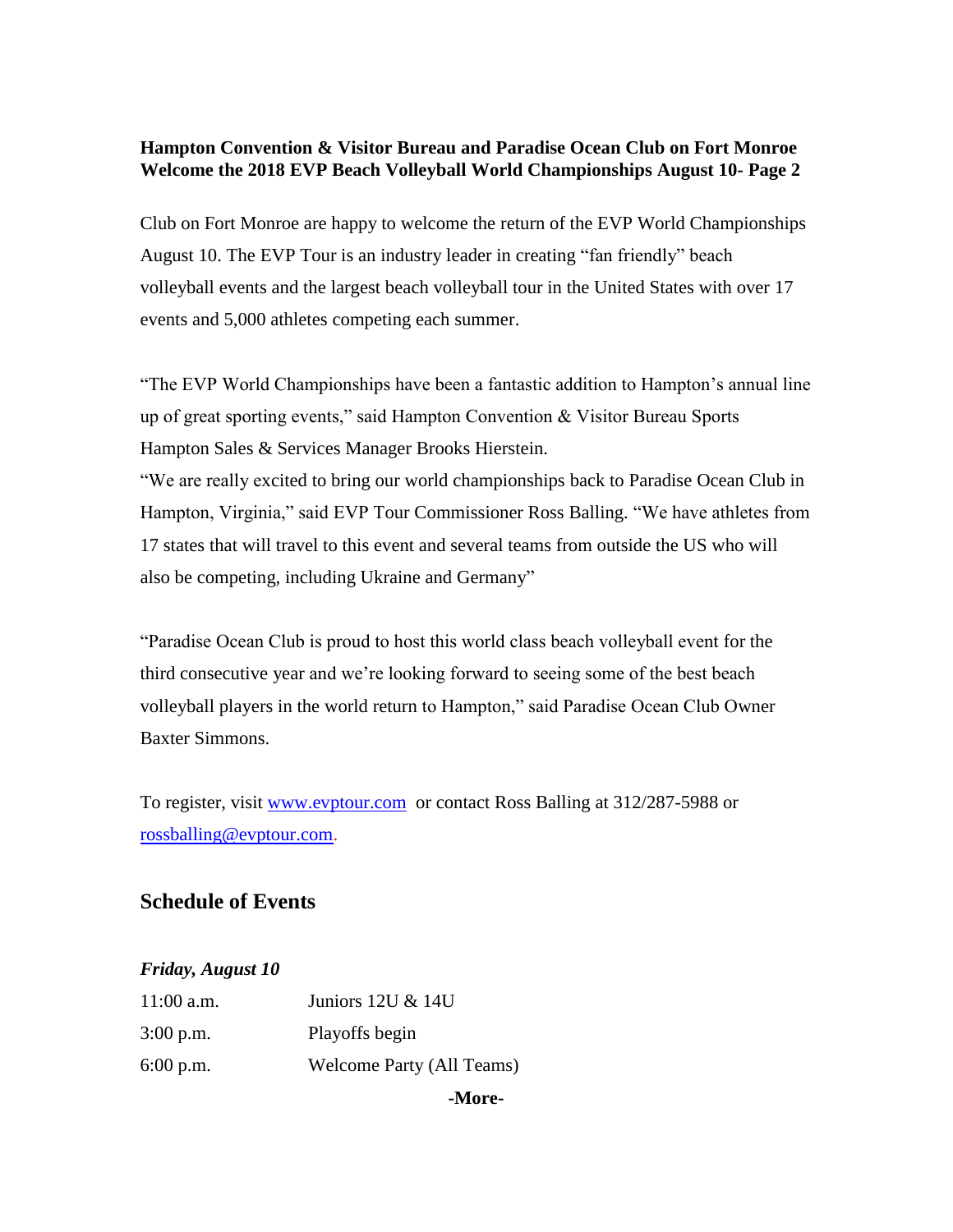#### **Hampton Convention & Visitor Bureau and Paradise Ocean Club on Fort Monroe Welcome the 2018 EVP Beach Volleyball World Championships August 10- Page 3**

#### *Saturday, August 11*

| 8:00 a.m.    | <b>First Pro Match Begins</b> |
|--------------|-------------------------------|
| $8:45$ a.m.  | Amateur 16U & 18U Check-In    |
| $10:00$ a.m. | Women's Pro Match             |
| 11:00 a.m.   | <b>Serving Contest</b>        |
| $12:10$ p.m. | Men's Pro Match               |
| $1:00$ p.m.  | Bump n Bucket Contest         |
| $1:10$ p.m.  | Women's Pro Match             |
| 3:00 p.m.    | Men's Pro Match               |
| $4:00$ p.m.  | <b>Women's Matches</b>        |
| 5:00 p.m.    | Men's Matches                 |

### **Cost**

\*Cost is free for participating athletes and for one guest of each athlete. \*Cost for spectators is \$10.00 for adults and \$5 for children. This is the regular admission fee to Paradise Ocean Club and includes use of the beach and pool.

For more information, visit [www.evptour.com.](http://www.evptour.com/)

Situated on the Chesapeake Bay (about 200 ft. from a huge tiki bar to the Bay), Paradise Ocean Club is located on one of our nation's most historical sites, Fort Monroe National Monument. Paradise stays jumping during the late spring and summer with live music by both local and national recording artists, special events, private cabana rentals, an Olympic size pool, private beach, and more.

#### **-More-**